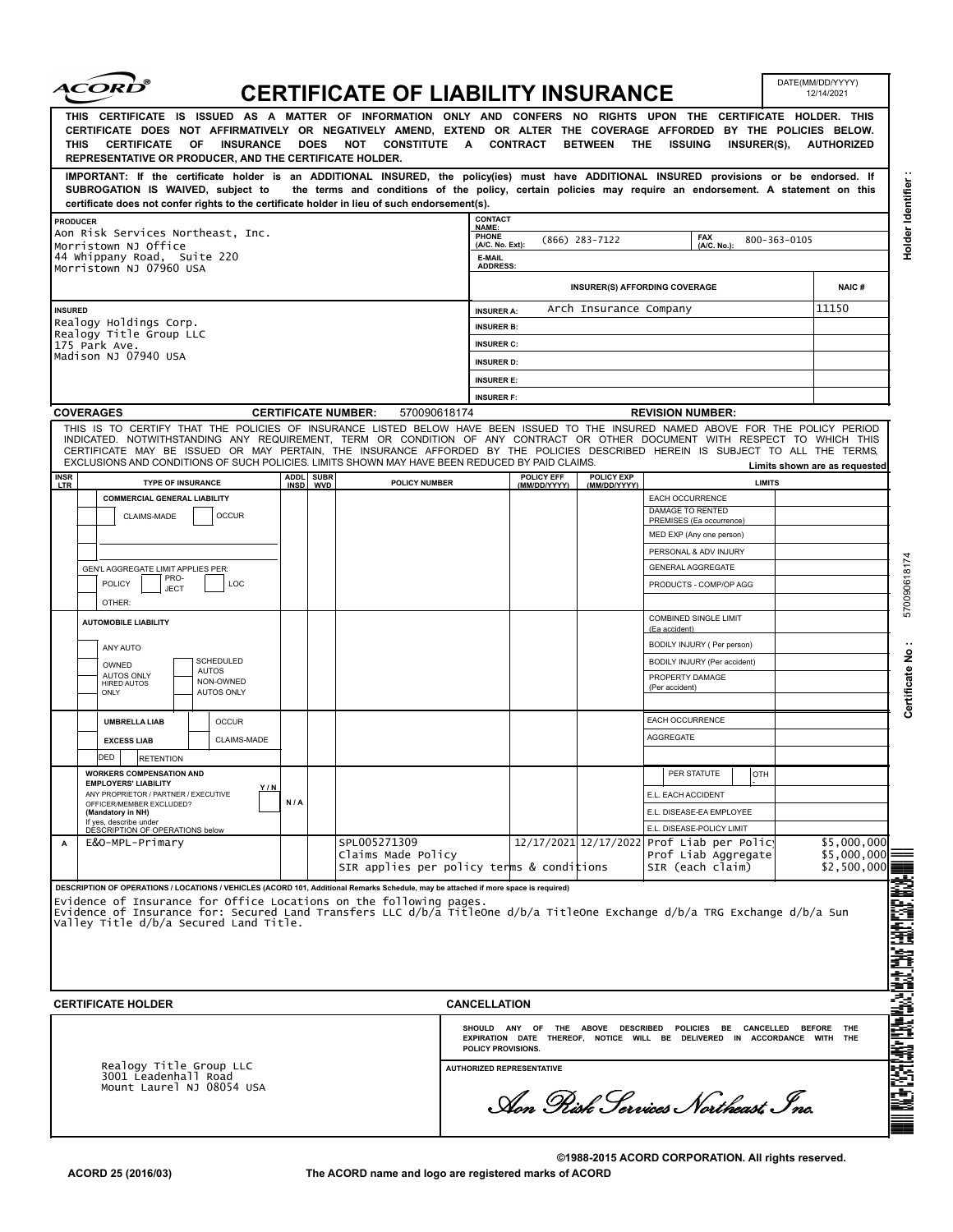|                                                                           |                                    | <b>AGENCY CUSTOMER ID:</b><br>LOC# | 570000029054 |                 |
|---------------------------------------------------------------------------|------------------------------------|------------------------------------|--------------|-----------------|
|                                                                           |                                    | <b>ADDITIONAL REMARKS SCHEDULE</b> |              | Page $=$ of $=$ |
| AGENCY                                                                    |                                    | NAMED INSURED                      |              |                 |
| Aon Risk Services Northeast, Inc.                                         |                                    | Realogy Holdings Corp.             |              |                 |
| POLICY NUMBER<br>See Certificate Number: 570090618174                     |                                    |                                    |              |                 |
| CARRIER<br>See Certificate Number: 570090618174                           | NAIC CODE                          | EFFECTIVE DATE:                    |              |                 |
| <b>ADDITIONAL REMARKS</b>                                                 |                                    |                                    |              |                 |
| THIS ADDITIONAL REMARKS FORM IS A SCHEDULE TO ACORD FORM,                 |                                    |                                    |              |                 |
| <b>FORM NUMBER:</b><br>ACORD <sub>25</sub><br><b>FORM TITLE:</b>          | Certificate of Liability Insurance |                                    |              |                 |
| TitleOne<br>1101 W. River St., Suite 201<br>Boise, ID 83702               |                                    | TitleOne Office Locations          |              |                 |
| TitleOne<br>868 E. Riverside Drive, Suites 100 and 220<br>Eagle, ID 83616 |                                    |                                    |              |                 |
| TitleOne<br>1940 S. Bonito Way, Suite 190<br>Meridian, ID 83642           |                                    |                                    |              |                 |
| TitleOne<br>5660 E. Franklin Rd., Suite 101<br>Nampa, ID 83687            |                                    |                                    |              |                 |
| TitleOne<br>904 Dearborn St., Suite 100<br>Caldwell, ID 83605             |                                    |                                    |              |                 |
| TitleOne<br>1614 Elk Creek Drive<br>Idaho Falls, ID 83404                 |                                    |                                    |              |                 |
| TitleOne<br>2065 W. Riverstone Dr., Suite 300<br>Coeur d'Alene, ID 83814  |                                    |                                    |              |                 |
| TitleOne<br>1411 Falls Ave. East, Suite 1131<br>Twin Falls, ID 83301      |                                    |                                    |              |                 |
| TitleOne<br>211 West 13th St.<br>Burley, Idaho 83318                      |                                    |                                    |              |                 |
| TitleOne<br>710 G. Street<br>Rupert, Idaho 83350                          |                                    |                                    |              |                 |
| TitleOne<br>237 N. Lincoln<br>Jerome, ID 83338                            |                                    |                                    |              |                 |
| TitleOne<br>706 Main St.<br>Gooding, ID 83330                             |                                    |                                    |              |                 |
| Sun Valley Title<br>271 1st Ave North<br>Ketchum, Idaho 83340             |                                    |                                    |              |                 |
| TitleOne<br>120 E. Lake Street, Suite 202<br>Sandpoint Idaho 83864        |                                    |                                    |              |                 |
| Sun Valley Title<br>221 North River Street<br>Hailey Idaho 83333          |                                    |                                    |              |                 |